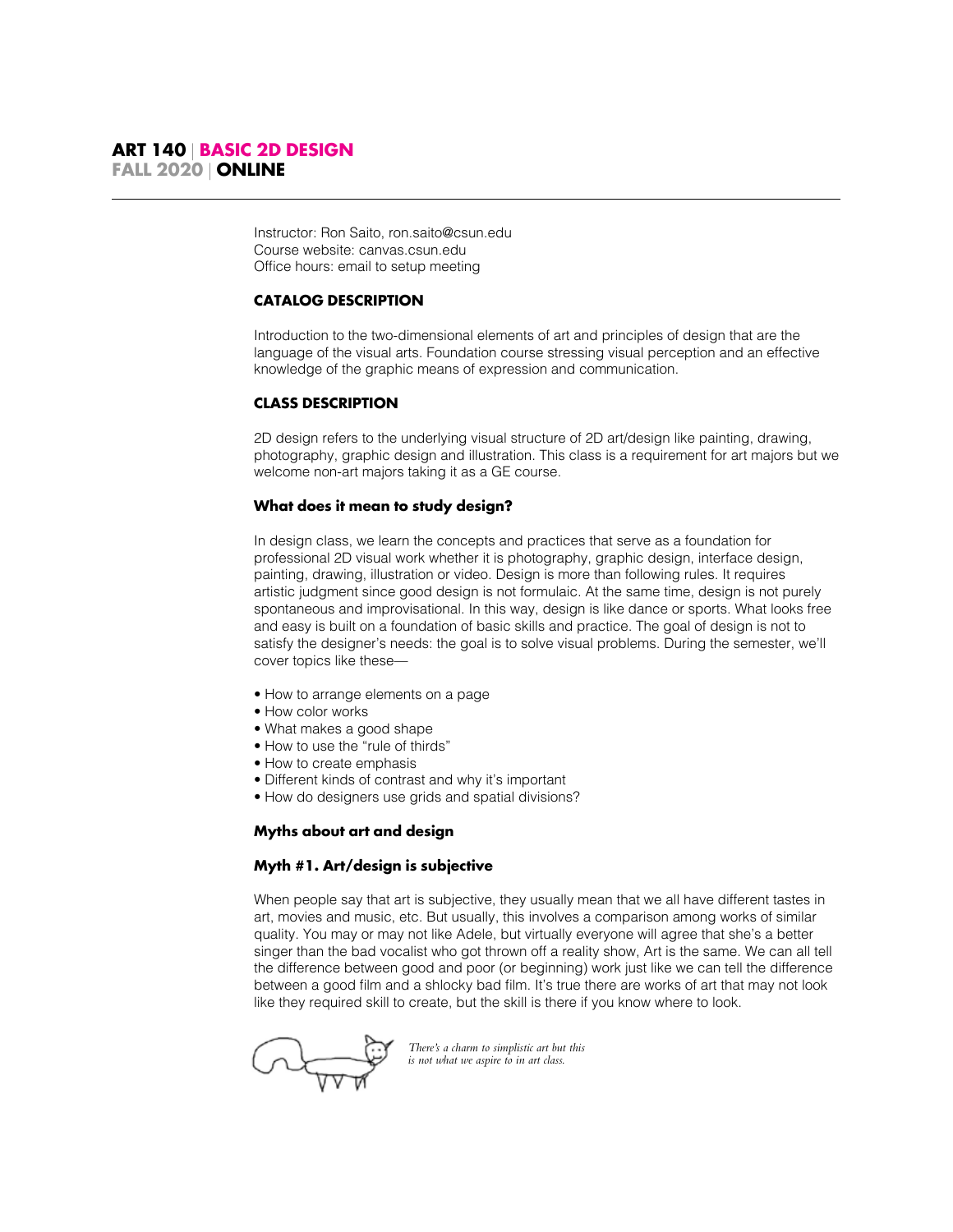#### **Myth #2. Art/design is about therapeutic self-expression**

We live in the aftermath of 60s counter-culture, especially here in California. In the 60s, the Esalen Institute in Big Sur was one of the dominant forces in the influential human potential movement and its concern for self-actualization. California was also the home of the California Self Esteem commission (1987-1990), a task force that sought to lower crime rates, violence and academic failure by raising self-esteem. We still feel the echoes of these influences in the belief that art is therapeutic.

It's true that art *can* be therapeutic. But at the university level, art and design are not necessarily therapeutic. One analogy would be studying music. Playing music can be therapeutic and inspirational, but for professional musicians, playing is also work that requires study and practice. Studying art is similar. It takes discipline and practice to create a good website, work on movie visual effects or show at a gallery. We've discovered that many students like this professional orientation to design because it's practical and concrete. In our class, everything we do is based on concepts that have a broad range of application.

#### **Myth #3. Art/design is freedom**

In the US, we're taught to think of freedom as *negative freedom*—freedom from obligation and constraint. The study of art, on the other hand, is premised on the idea of *positive freedom*. In positive freedom, we become free by entering into practices that develop our skills and sensibilities. Think about it like language. If you're a beginner at speaking a foreign language, you're not free to express yourself. Your vocabulary is limited. You don't know how to say what you mean. Art is similar. Without an understanding of creative vocabularies and how art works, it is difficult to express oneself visually. In art, we become free through study and practice. We learn how our art comes across through frequent critique. Skilled mature artists make it look easy because they *are* free. But they didn't start out that way!

#### **Myth #4. Art/design = graphic design**

This class may seem like a graphic design class because we use Illustrator, a program used by graphic designers. But it's more accurate to say that in this class, we cover design in a broad general way, and that graphic design is a specific discipline. Not everything we do can be directly applied to graphic design which has a specific history, rules and practices.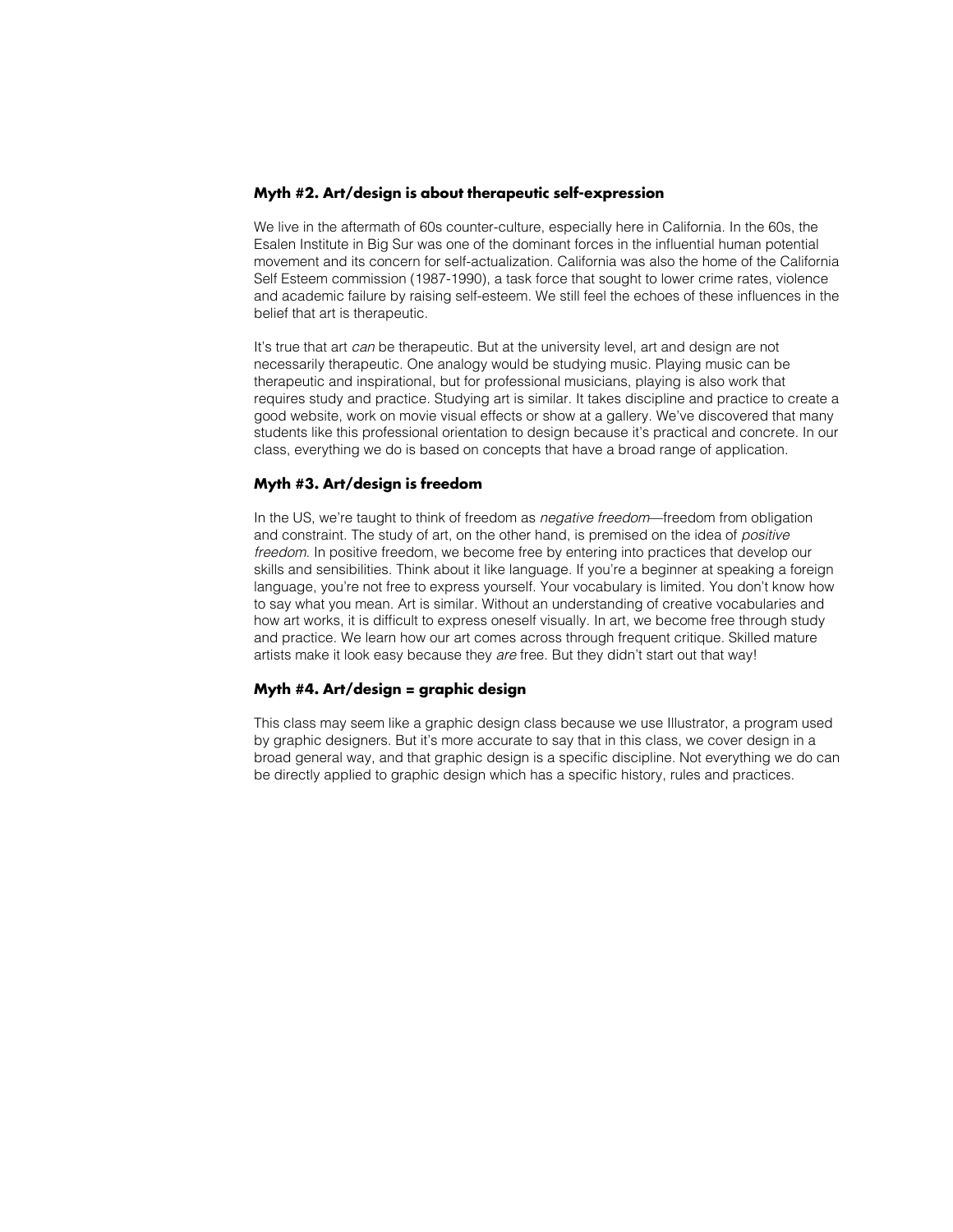# **SAMPLE EXERCISES AND PROJECTS**









# **LEFT COLUMN**

VALUE EXERCISE (PENCIL) COLORING EXERCISE (ILLUSTRATOR0 STUDENT WORK: PHOTO MONTAGE (ILLUSTRATOR)

**RIGHT COLUMN**

STUDENT WORK: CREATURE PROJECT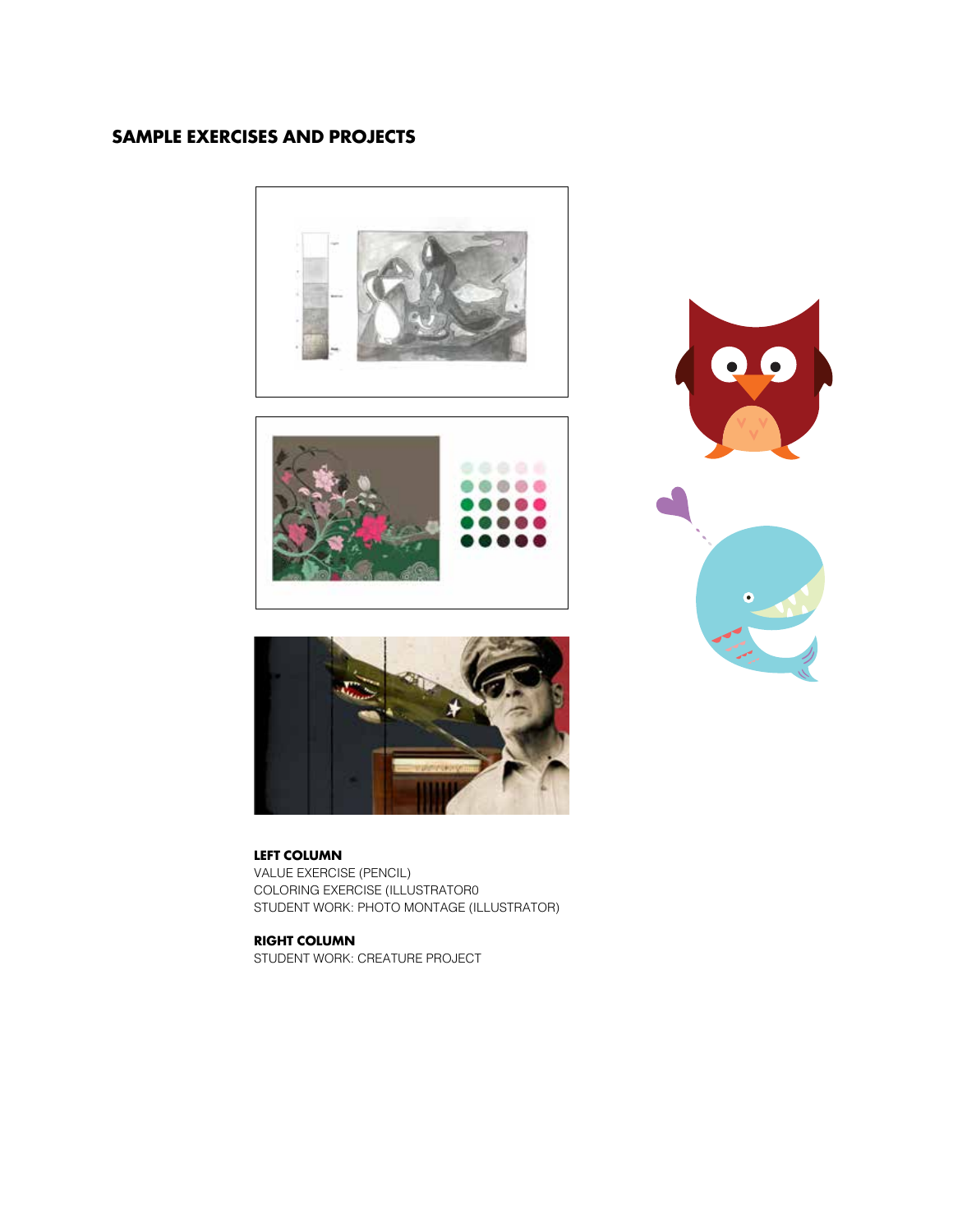# **HOW THIS CLASS WORKS**

This class is asynchronous. This means we won't be doing real-time Zoom meetings that you have to attend at a specific time. From past experience, email works very well for communication and support. Each week there will be short videos to watch and accompanying exercises/projects. Most of these exercises will involve working on the computer in Adobe Illustrator. Some of these exercises will involve basic shading with a pencil/pen or taking photos (phone is OK).

#### **SCHEDULE**



This is our weekly schedule subject to change. Assignments are released on Saturday. Submissions are due Tuesday at 11:59 pm. You'll receive feedback on your work on Wednesday and changes/revisions are due on Friday at 11:59 pm. A big part of successfully navigating this class is managing your time to complete submissions by the due date.

# **REQUIRED SUPPLIES**

#### **Computer/software/internet**

Computer with current version of Adobe Illustrator. As a CSUN student you can download Illustrator without charge. If you don't have a suitable computer, you can borrow a laptop/ hotspot from CSUN. For more information on computer requirements or borrowing laptop, see our class website on Canvas. You need bandwith sufficient to watch or download short videos.

#### **Pencil, pen, sharpener, eraser, paper**

Generally, any pencil with a B, like 2B is good. Pencils with an H designation like 6H will be too hard and won't work well. While any black pen is fine, one with a sharp point like a roller ball pen or razor point pen is best. A cheap white eraser is good. Pink erasers are not recommended.



#### **Printout**

You need to print several PDFs for exercises.

#### **Textboook**

The class text is a free downloadable PDF.

#### **Recommended**

Grayscale value finder (left). Available on Amazon and art stores for about \$6 (price fluctuates). If you don't buy one, you can use a provided print out as a substitute.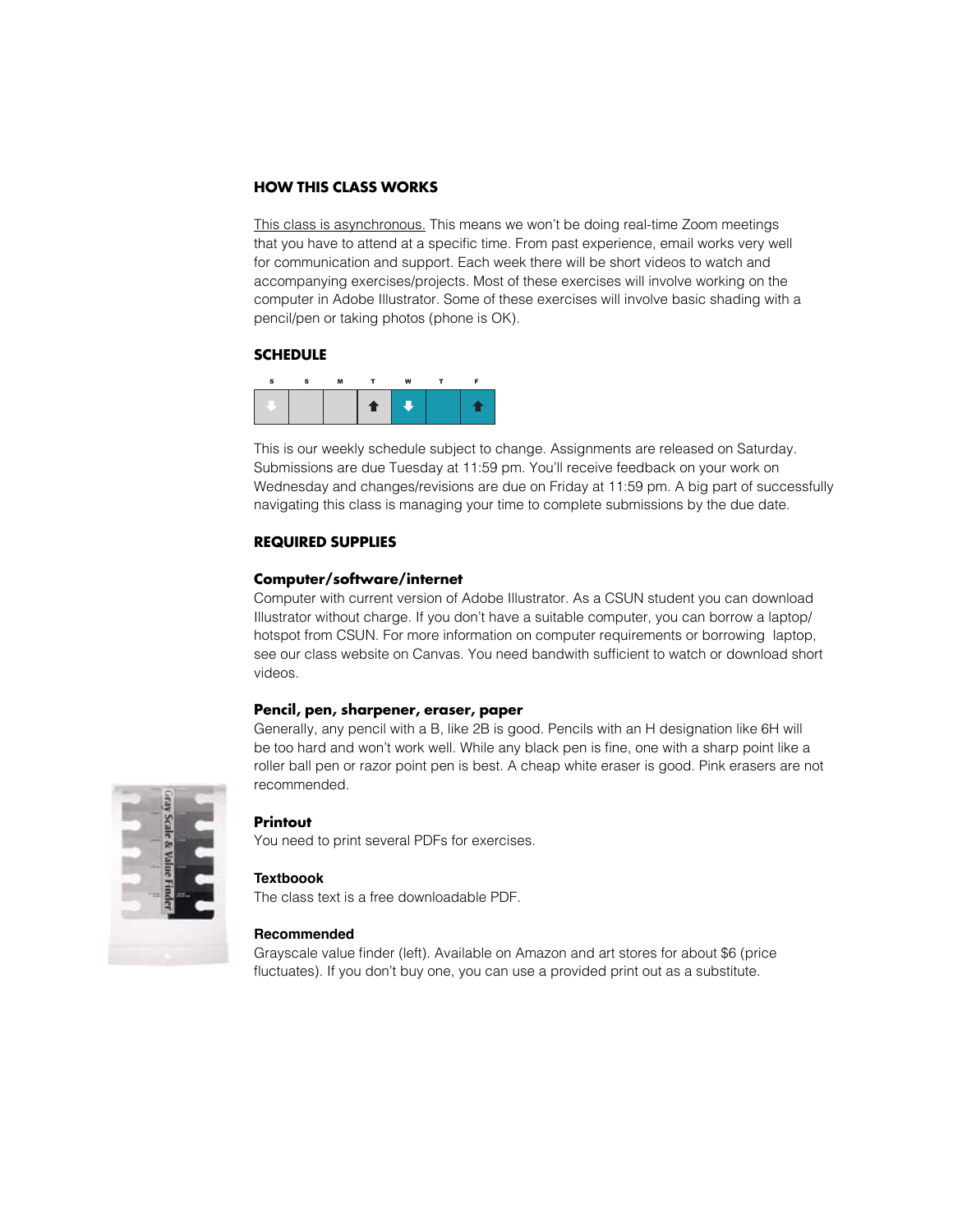# **GRADING**

# **Overview**

1. Late work is not accepted because this class is sequential. Each week's assignments build on previous assignments. The number one comment from previous students is: *don't fall behind!* 

2. Missing submissions will substantially affect your grade. If you miss three weeks of work (or equivalent), your final grade will be a C or lower. Miss four weeks of work (or equivalent) = final grade  $D$  or lower. Miss five weeks of work (or equivalent)  $=$  final grade F. Note that for grading purposes, turning in half the work due for two weeks is the same as missing one week of class. Turning in half the work for four weeks of class is the same as missing two weeks, etc.

3. Quizzes are open book/note/video and are based on that week's topics.

4. There are three major projects that count for a substantial part of your grade: Ch. 16, Creature, Ch. 18, Compound Good Shape and Ch. 35, (semi) Abstract Compound Good Shape.

# **Grading percentages**

Weekly submissions: 40% Three major projects: 50% Quizzes 10%

#### **Notes on grades**

• The grading percentages you see on Canvas can be misleading. For example, Canvas may display 8 as your grade for the creature project, but this doesn't show that this projects counts for a higher portion of your grade than other projects.

• Do not email work to me unless I ask you to do so. Submit work in the proper module please.

• If you're late with a submission, the module will be closed and you won't be able to submit your work.

 • Creating and evaluating artwork involves making artistic judgments. Criteria for grading includes level of craft, understanding of the assignment, understanding of technology/procedures and the ability to extend the assignment in a meaningful way going beyond a simple duplication of the provided examples. Following my feedback suggestions does not automartically mean

that a completed exercise/project is deserving of a good grade. Like all instructors, my aim is to help you make your work as good as possible. But "better" is not always the same as "great" although that is always our aspiration.

• Factors affecting grading include submitting work with proper file names in the right format, submitting work to the proper modules, participating with courtesy in discussion forums, etc.

 • It's important to keep backups of your work. Simply copying work to a flash drive or network drive is one good way to make sure you don't lose anything. Losing work/technical problems aren't considered valid excuses for late work.

• Please don't try to turn all your work in late at the end of the semester. You will not pass the class.

• Students are expected to follow the student code of conduct available on the CSUN website.